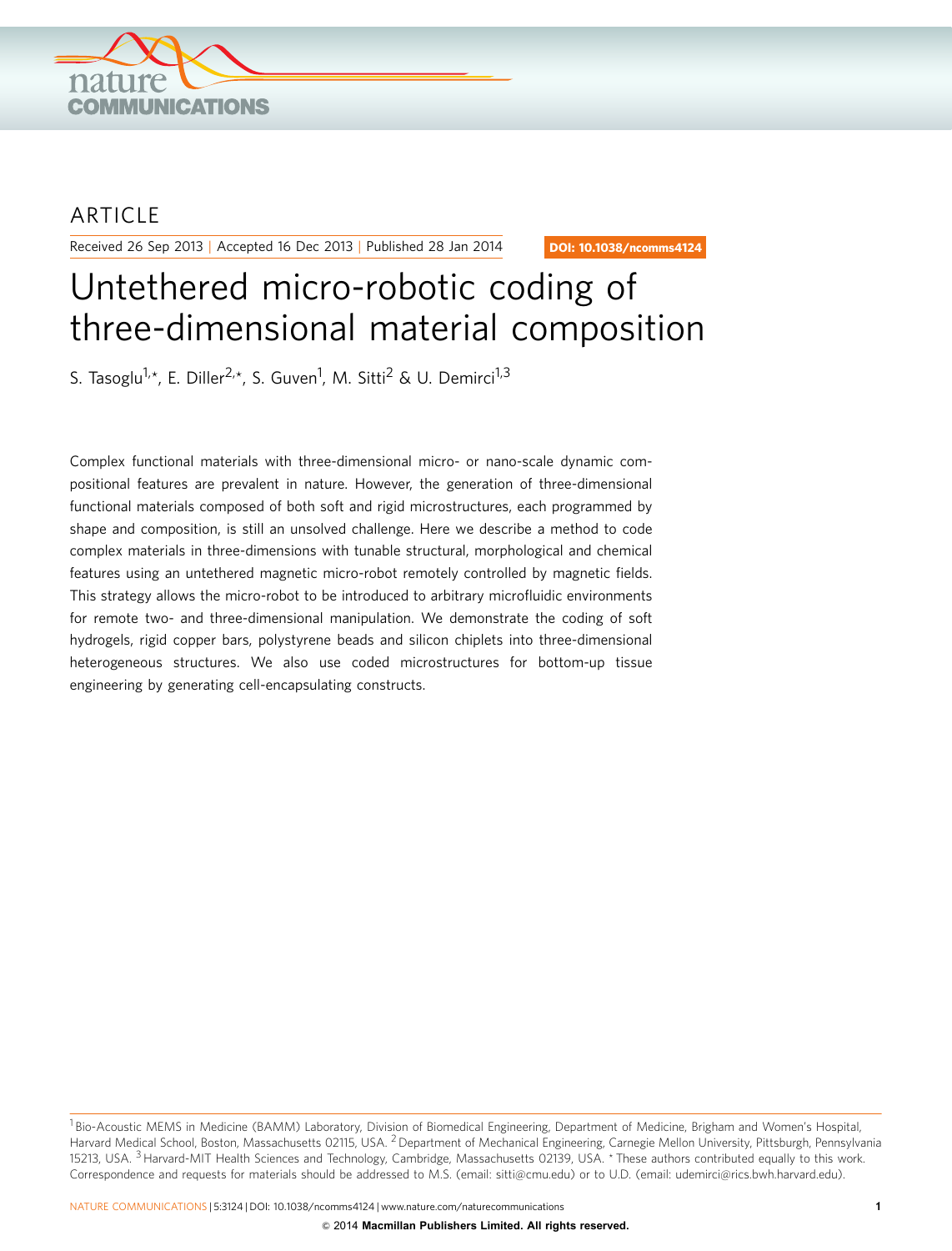<span id="page-1-0"></span>hree-dimensional (3D) functional micro-materials have<br>gained significant attention due to their broad applica-<br>tions<sup>1–5</sup>. Of particular interest is bioprinting, which has<br>heen used to fabricate complex functional material gained significant attention due to their broad applicabeen used to fabricate complex functional materials such as a 3D printed microbattery<sup>5</sup>, bionic ear<sup>[6](#page-7-0)</sup> and tissue-like structures<sup>2</sup>. These 3D complex architectures lack reconfigurability and reversibility features, as the link between the material and the device is not dynamic and the material state is fixed subsequent to material ejection or polymerization due to the nature of bioprinting<sup>2,5–8</sup>. Errors in coding intricacy of 3D functional materials, such as the misplacement of an ejected droplet or clogging can cause bioprinting to fail owing to the irreversibility of the process. Moreover, simultaneous coding of rigid and soft micro-components into 3D functional materials has presented a significant challenge. On the other hand, more traditional methods, for example, by photolithographically defined processes, have excelled at two-dimensional (2D) coding of a variety of

materials. Nevertheless, both the inclusion of arbitrary materials and the out-of-plane coding of material composition remain a challenge. To overcome these challenges, the fabrication of soft tissue-like constructs has been performed using a selection of prefabricated 2D or 3D functional micro-parts<sup>[9](#page-7-0)</sup> via micro-fluidics<sup>[10,11](#page-7-0)</sup>, acoustics<sup>[12](#page-7-0)</sup>, magnetics<sup>[13,14](#page-7-0)</sup>, multilayer crosslinking<sup>8</sup> and capillary attraction<sup>15</sup>. Microfluidic assembly<sup>[10,11](#page-7-0)</sup> and multi-layer crosslinking<sup>[8](#page-7-0)</sup> methods perform high-precision assembly without reconfigurability of micro-components, while acoustic<sup>[12](#page-7-0)</sup> and magnetic $13,14$  methods are capable of disassembling and reassembling microparts with lower precision. However, few of these methods have shown the manipulation of building blocks with a high precision at tens of microns $10,11,16-18$  and none of them has yet presented the coding of a group of soft and rigid materials together with reconfigurability.

In this paper, we present a versatile method to code 2D and 3D complex functional materials using untethered magnetic



Figure 1 | Fabrication and micro-robotic coding of cell-encapsulating hydrogels. (a) Cell-encapsulating hydrogel fabrication via ultraviolet (UV) photocrosslinking. (b) Fabricated hydrogels and micrograph of L-shaped hydrogels. Scale bar, 1 mm. (c) Magnetic coil system used to drive magnetic micro-robots remotely. All system components are shown with the coils in the operational position. Two coils hinge open to allow for access to the workspace. (d) Motion of untethered magnetic micro-robot and coding of building units, for example soft hydrogels or rigid micro-components. Scale bar, 1 mm. (e) The pushing speed of a microgel (gel style F in Supplementary Table 1) by a 750 µm  $\times$  750 µm  $\times$  225 µm micro-robot moving on a planar glass surface in phosphate-buffered saline solution. Error bars represent standard error of the mean. The micro-robot motion was guided by a magnetic force of varying magnitude. Average speed is shown for pushing gel with five runs executed at each pushing force. For pushing forces below 13 nN, the motion is erratic in direction and magnitude, so no data was taken. For pushing forces above 72 nN, the motion is too fast to reliably push a microgel without flipping it on its edge.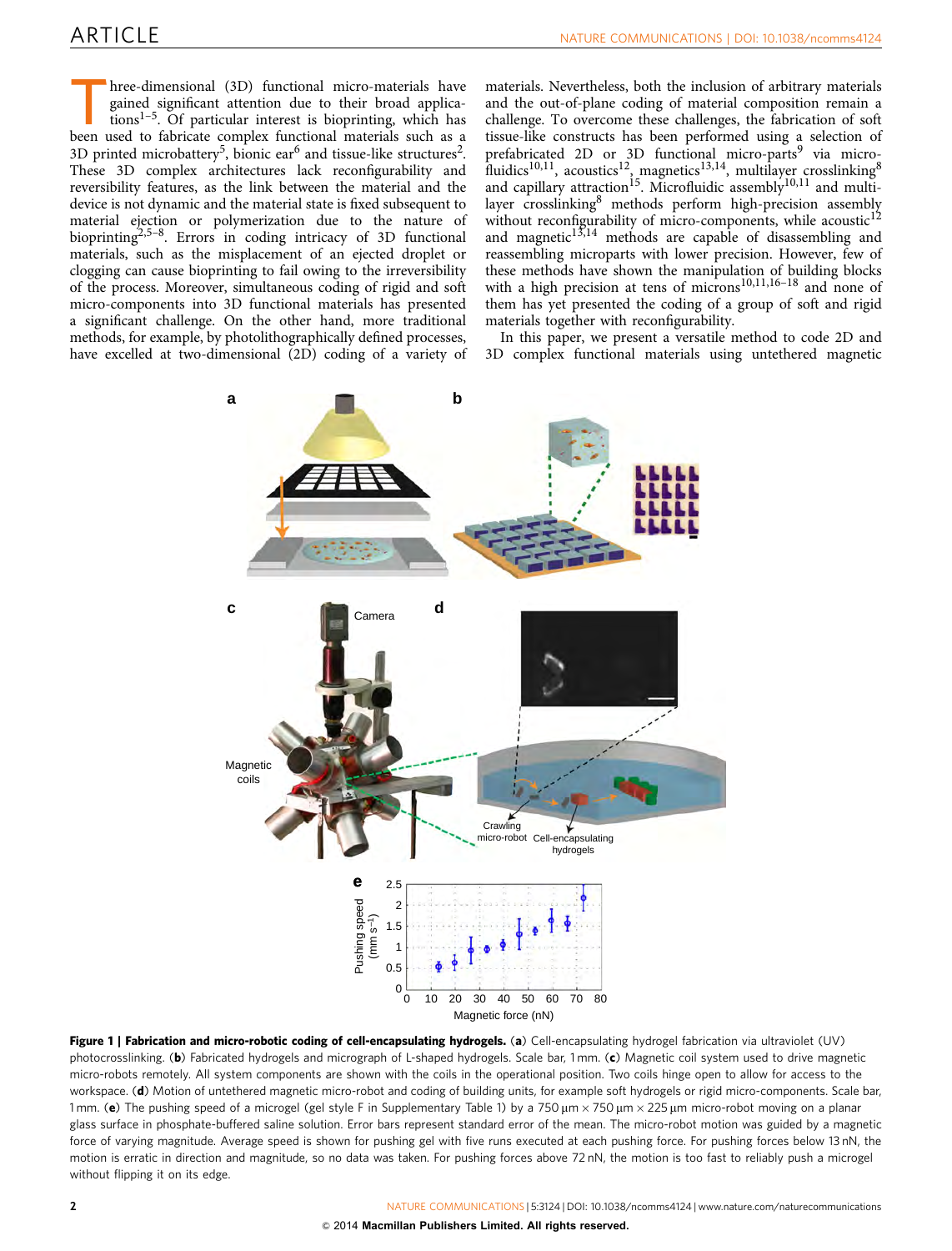<span id="page-2-0"></span>micro-robots. Spatiotemporal control of crawling micro-robots allows for the creation of 3D complex materials composed of functional micro-components with dynamic coding and reconfigurability. This approach offers high precision in 2D and 3D, as well as the capability to code a combination of soft and rigid materials together. The coding resolution is tens of micrometers and can be adjusted with the size of the micro-robot and the resolution of real-time imaging. Advantages of robotic coding include increased capability in the creation of heterogeneous structures made from a variety of materials, on-demand assembly and reconfigurability when flexibility is needed, or dynamic manipulation capability to create structures in a time-dependent process. Here, we spatiotemporally coded a heterogeneous group of objects including rigid copper bars, polystyrene beads, silicon chiplets, polydimethylsiloxane (PDMS) blocks and cellencapsulating hydrogels in a fluid environment suitable for cell growth and culture.

### Results

Microgel and micro-robot fabrication and actuation. To fabricate hydrogels at scales of a few hundred microns to a millimeter, photocrosslinkable hydrogel precursor solution was first placed between spacers on a glass slide [\(Fig. 1a\)](#page-1-0). Hydrogel geometries were defined by the dimension of the grids in the customized mask and the spacer thickness [\(Fig. 1b](#page-1-0)). Hydrogels of different shapes were fabricated by exposing the gel precursor solution to UV light and were stored in phosphate-buffered saline



Figure 2 | Two-dimensional micro-robotic coding of material composition. Micro-robotic coding and reconfiguration of Poly(ethylene glycol) dimethacrylate hydrogels (a-k) and gelatin methacrylate hydrogels (I-t) with various shapes into complex planar constructs. The black object in each image is top-view of a crawling micro-robot. To demonstrate the precision of micro-robotic manipulation, gels with several shapes including square, triangle, circle, hexagon, bracket-shape, plus-shape and others were coded. All the experiments were performed in 20 mm  $\times$  20 mm  $\times$  4 mm chamber in phosphate-buffered saline (PBS). Continuous coding and reconfiguring sequences are shown in panes (a-f), (g,h), (j,k), (l-p) and (r-t). Orientation and position control in untethered micro-robotic coding of material composition (u-y). Snapshots of 'tetris'-shaped PEG hydrogels in a rectangular reservoir at different time points: 2:08 (u), 8:32 (v), 16:12 (w), 31:39 (x), 48:00 (y) in minutes:seconds format. Orientation and position of incoming hydrogels were dynamically changed as the geometry of cavities dynamically changed. All the experiments were performed in a 20 mm  $\times$  20 mm  $\times$  4 mm chamber. Scale bar, 1 mm.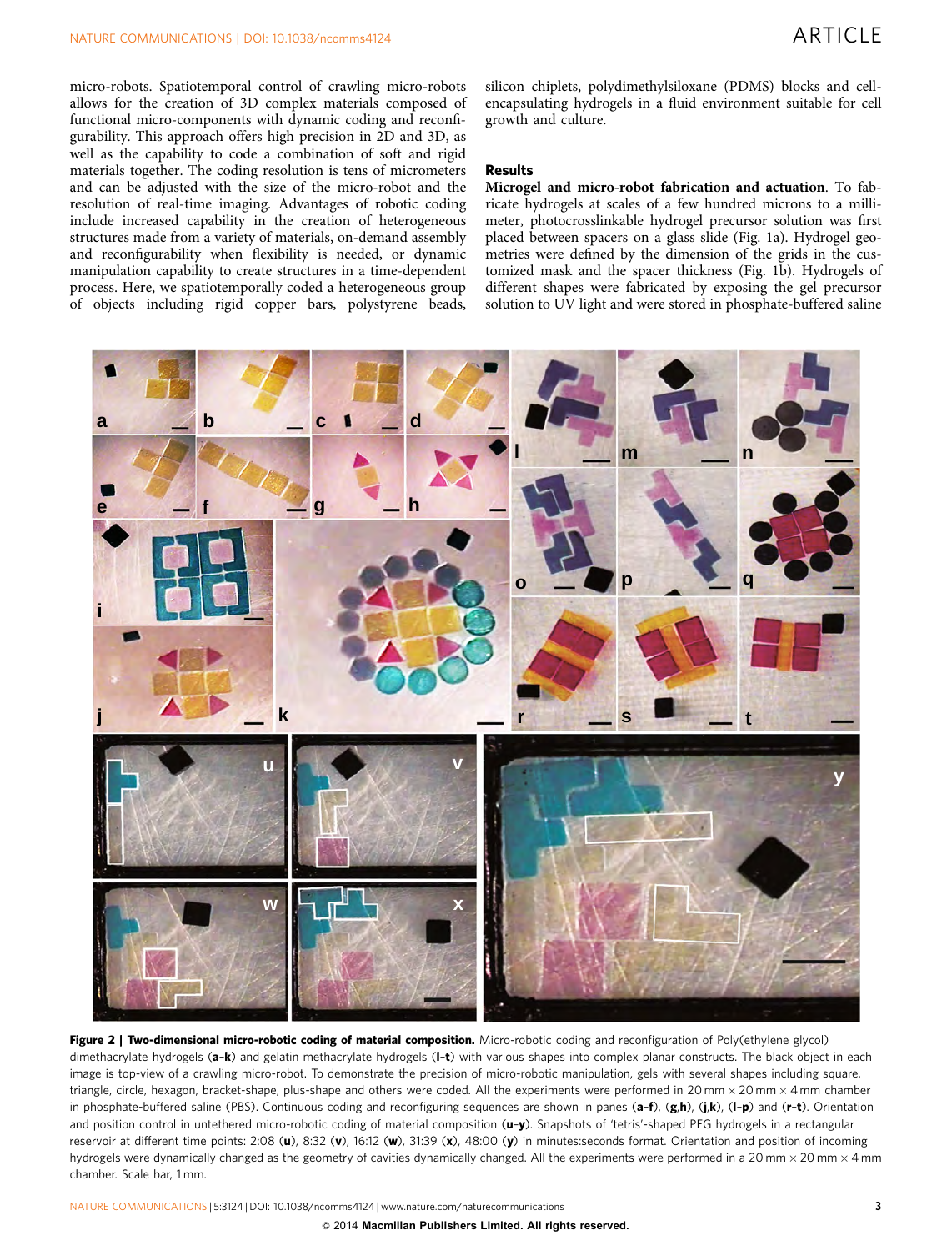<span id="page-3-0"></span>(PBS) (see Methods). To code building units into 2D and 3D complex materials, an untethered magnetic robot with dimensions of 750  $\mu$ m  $\times$  750  $\mu$ m  $\times$  225  $\mu$ m was placed on the bottom surface of an assembly chamber [\(Fig. 1d\)](#page-1-0). The magnetic robot is composed of neodymium–iron–boron (NdFeB) particles encapsulated in a polyurethane binder and is actuated by a system of eight electromagnets surrounding the workspace. Hydrogels were pushed by micro-robots controlled by algorithms, which dynamically regulates the magnetic field in response to high-level user inputs<sup>19</sup>. Magnetic forces are applied directly to the microrobot to induce translation, and small oscillatory magnetic torques are applied to break surface friction, which often dominates such microscale contacts<sup>19</sup>. Serial robotic pick-andplace assembly and coding of hydrogels in 2D or 3D was followed by a secondary crosslinking to stabilize the resulting material. The transportation of several hydrogel sizes and shapes across the polyester substrate is quantified in [Fig. 1e](#page-1-0) and Supplementary Fig. 1. Results show that the pushing speed of a microgel (gel style F in Supplementary Table 1) by a micro-robot increased linearly with the magnetic force exerted [\(Fig. 1e\)](#page-1-0). We also observed that the manipulation speed is not greatly affected by hydrogel shape or size, and that there is no significant variation in pushing speed for a single type of a gel (Supplementary Fig. 1).

2D micro-robotic coding of material composition. We precisely coded Poly(ethylene glycol) dimethacrylate (PEG) hydrogels

on-demand into different geometrical shapes using the magnetic micro-robot [\(Fig. 2\)](#page-2-0). Images of hydrogels coded into a variety of final geometries such as plus, square and rod shapes are shown in [Fig. 2a–f.](#page-2-0) The robotic manipulation approach is capable of dynamically reconfiguring the material morphology (Supplementary Movie 1). As such, [Fig. 2a–f](#page-2-0) represents a continuous sequence, where one shape is built (for example, square in [Fig. 2c\)](#page-2-0) and then reconfigured into the next shape (for example, plus shape in [Fig. 2d\)](#page-2-0). This capability could be critical for cellomics, system biology studies and microphysiological system engi-neering applications<sup>[20](#page-7-0)</sup> where a temporal component is beneficial (for example, introducing building blocks that encapsulates certain types of cells with biomolecules, such as inhibitors, growth factors and drugs). To illustrate the capability of the micro-robot in handling hydrogel units of different shapes and weights in one coding sequence, we patterned triangular, square, plus-shaped, bracket-shaped (Supplementary Movie 2) and circular PEG hydrogels into composite forms with interconnected microcomponents ([Fig. 2g–j](#page-2-0)). To further demonstrate the scalability of the technology, we coded gels into configurations of a variety of shapes, made from more than 20 building units [\(Fig. 2k\)](#page-2-0). Similar manipulation was performed for gels of diverse shapes made from gelatin methacrylate (GelMA) [\(Fig. 2l–t](#page-2-0)). To demonstrate the dynamic orientation control capability of untethered micro-robots for manipulating and coding a variety of microscale objects made of different materials and by different fabrication processes, we



Figure 3 | Versatility of micro-robotic coding. Micro-robotic coding of (a-f) square silicon chiplets into square and rod patterns, and (g-I) hexagonal polydimethylsiloxane blocks into triangle and rod patterns. All the experiments were performed in a 20 mm  $\times$  20 mm  $\times$  4 mm chamber. Snapshots of manipulation of 1mm  $\times$ 1mm square silicon chiplets at different time points (shown at the left corner). The time stamp format is minutes:seconds. The magnetic micro-robots are shown in a blue circle  $(a-f)$ . Black object in each image  $(g-l)$  is top-view of the crawling magnetic micro-robot. Scale bar, 1 mm.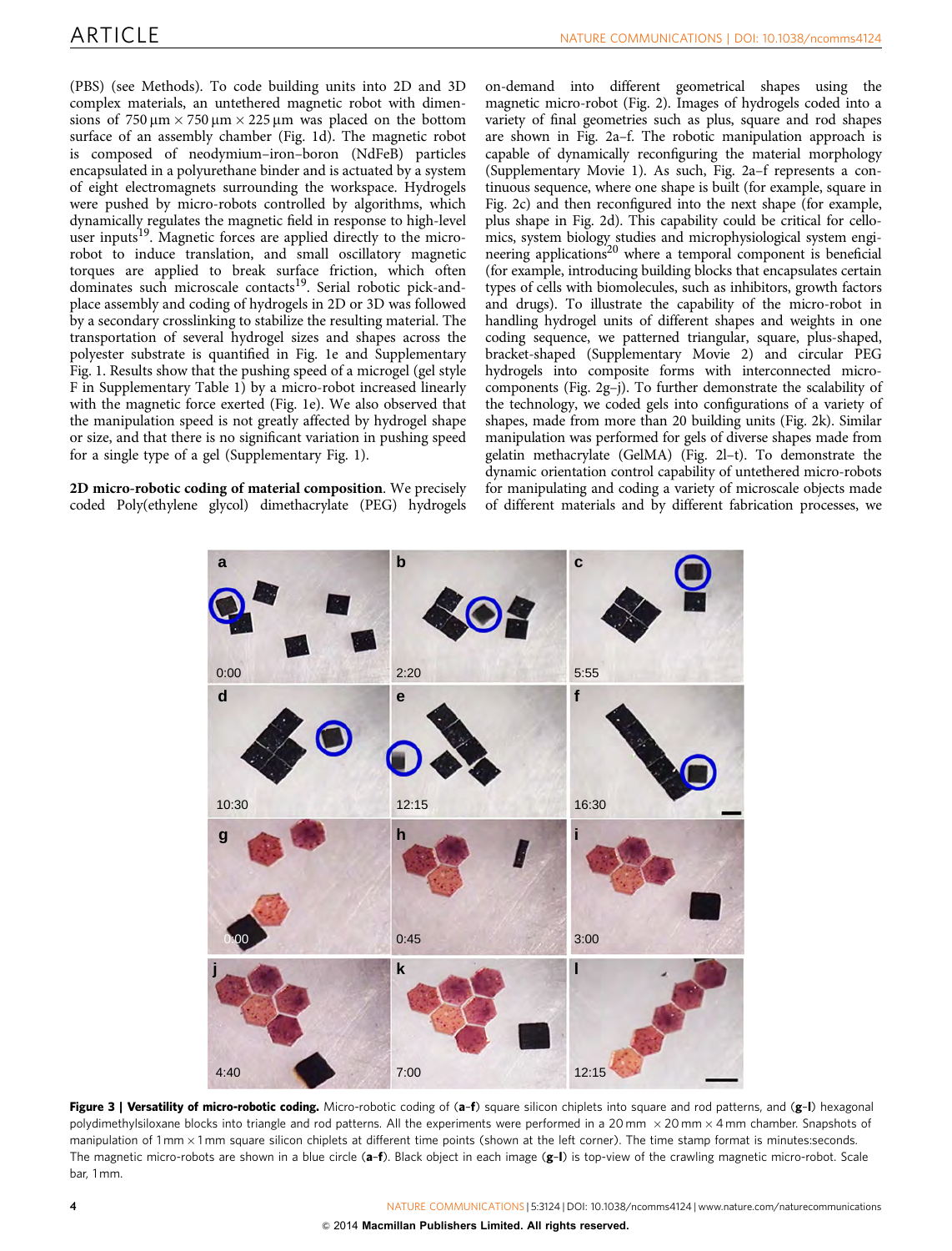fabricated a 20 mm  $\times$  20 mm  $\times$  4 mm reservoir and 'tetris'-shaped PEG hydrogel units (Supplementary Movie 3). Snapshots of manipulation and coding of these PEG hydrogels in a rectangular reservoir at different time points are shown [\(Fig. 2u–y](#page-2-0)). This task required the orientation and position of each incoming building unit to be adjusted dynamically by the micro-robot, as the geometry of available cavities changed dynamically after each operation.

Versatility of micro-robotic coding. Untethered micro-robotic coding can also be applied to rigid micro-objects made from a variety of materials. We demonstrated the coding of silicon chiplets (see Methods for details) and PDMS blocks (Supplementary Fig. 2; see Methods for details) into square, triangle and rod patterns in [Fig. 3](#page-3-0), which shows snapshots of these 2D manipulation and coding processes. These results show that the presented micro-robotic coding technology holds great potential for broader applications in the coding and repair of microscale components.

3D micro-robotic coding of material composition. The microrobotic manipulation approach can also be extended to 3D coding. Here, layered 3D complex materials were created in a confined area using raised plateaus and ramps (Supplementary Movie 4). This strategy allowed the micro-robot to simply push gels to a desired height, where they can be placed onto an existing gel layer. The results, shown in Fig. 4a–g, demonstrate three layers of hydrogels built into a pyramid shape. In Fig. 4e,f, the

upper two layers were moved to a new location as a demonstration of the reconfigurable nature of the robotic coding method. A schematic illustration of the coded pyramid is shown in Fig. 4g. In Fig. 4h–l, a heterogeneous structure was created with hydrogels encapsulating copper rods of diameter 10  $\mu$ m and polystyrene spheres of diameter 200 µm. These objects were encased by gels on either side and on top to create complex repeating 3D morphologies using the versatility of an untethered micro-robot agent. Within a continuous process, the micro-robot is able to incorporate 3D objects of various sizes and shapes into one structure.

Spatially coded constructs for tissue culture. The patterning of cell-encapsulating hydrogels is an important task with broad applications in regenerative medicine, cell-based pharmaceutical research and tissue engineering<sup>[9](#page-7-0)</sup>. Application of our untethered micro-robotic coding approach offers a high level of control over complex tissue architectures. [Figure 5](#page-5-0) shows the results of cell viability and proliferation using fluorescence imaging after robotic manipulation. Cell viability is quantified in [Fig. 5a–d](#page-5-0) for assemblies of three and four hydrogels containing NIH 3T3 cells. Immunocytochemistry results for groups of two and three assembled gels are shown in [Fig. 5e–g,](#page-5-0) demonstrating the proliferation of cells within the gels on day 4 after robotic coding. Cells were stained with Ki67 (red), DAPI (blue) and Phalloidin (green) in [Fig. 5e–g](#page-5-0). To show the heterogeneous coding capability of the approach, we performed 2D and 3D assembly of human umbilical vein endothelial cells (HUVECs),



Figure 4 | Three-dimensional micro-robotic coding of material composition. Micro-robotic creation of (a-g) a three-layer heterogeneous pyramid structure consisting of 16, 4 and 1 gel on each layer, and (h-I) a heterogeneous structure consisting of poly(ethylene glycol) dimethacrylate (PEG) hydrogels, which totally encase 100 µm diameter copper cylinders and 200 µm diameter polystyrene spheres. All the experiments were performed in a 20 mm  $\times$  20 mm  $\times$  4 mm chamber in phosphate-buffered saline (PBS). Snapshots of manipulation stages are shown in each subfigure, with the completed structure shown in schematic form in  $(g)$  and (I), corresponding to panes (e) and (k), respectively. Gels were placed on the second layer by moving them over a polyester plateau, which is the same thickness as the first layer of gels. The third layer was reached in (d) by pushing the gels up a polyester ramp. The time points of images are: 2:45 (a), 12:48 (b), 19:24 (c), 21:19 (d), 22:28 (e), 25:22 (f), 0:00 (h), 3:40 (i), 13:36 (j) and 15:39 (k) in minutes:seconds format. Scale bar, 1 mm.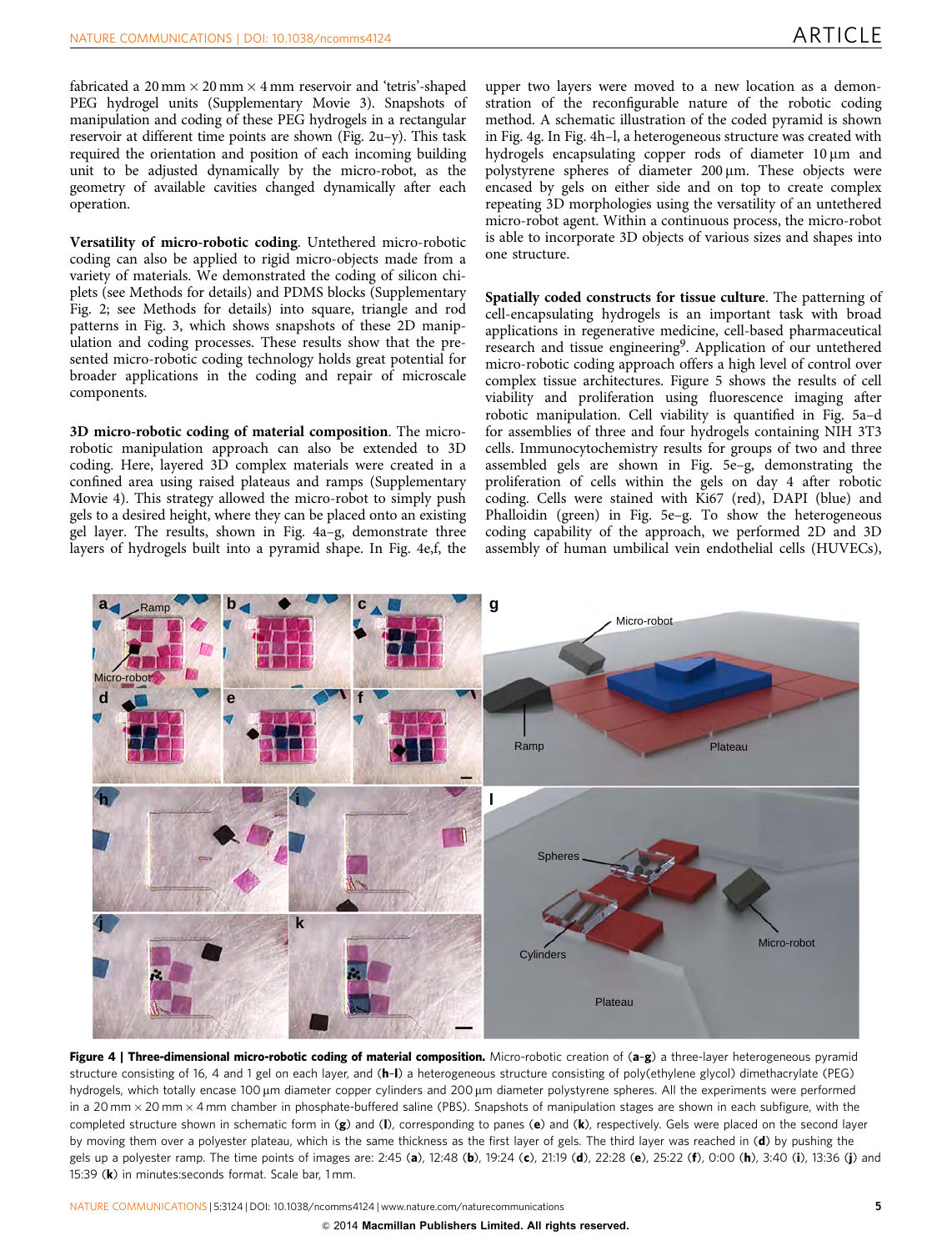<span id="page-5-0"></span>

Figure 5 | Spatially coded constructs for tissue culture. Fluorescence images of National Institutes of Health (NIH) 3T3 mouse embryonic fibroblast cell-encapsulating hydrogels after the assembly of (a) T-shape, (b) square-shape, (c) L-shape and (d) rod-shape constructs. Scale bar, 500  $\mu$ m for (a-d). Green represents live cells and red represents dead cells. (e-g) Immunocytochemistry of proliferating cells stained with Ki67 (red), DAPI (blue) and Phalloidin (green) at day 4. (e) Cells stained with DAPI and Phalloidin at  $\times$  20 magnification. Scale bar, 100 µm. (f) Cells stained with Ki67 and Phalloidin at ×20 magnification. Scale bar, 100 μm. (**g**) Cells stained with Ki67, DAPI and Phalloidin at ×40 magnification. Scale bar, 40 μm. (**a-g**) Stainings were performed following the assembly of hydrogels. (h-q) Two- and three-dimensional heterogeneous assemblies of human umbilical vein endothelial cells, 3T3 and cardiomyocyte-encapsulating hydrogels. HUVECs, 3T3s and cardiomyocytes are stained with Alexa 488 (green), DAPI (blue) and propidium iodide (red), respectively. (h) Bright field and (i) fluorescence images of an assembly composed of circular and triangular gels. (j-o) Fluorescence images of several two-dimensional heterogeneous assemblies of HUVEC, 3T3 and cardiomyocyte-encapsulating hydrogels. (p) Schematic form and (q) fluorescence image of three-dimensional heterogeneous assembly of HUVEC, 3T3 and cardiomyocyte encapsulating hydrogels. Scale bar, 500  $\mu$ m for (h–q). Stainings were performed before the assembly of hydrogels for (h–q). Teleoperated assembly durations of (a-d, h–q) are  $\sim$  10 s to 5 min depending on the complexity of the final shape. (r) MTT (3-(4,5-dimethylthiazol-2-yl)-2,5-diphenyltetrazolium bromide, a yellow tetrazole) assay results of 3T3 cell suspensions in which micro-robots were kept for 5, 20 and 60 min durations. The positive control represents the cells that were incubated without any micro-robot presence. Results are normalized with day 0 absorbance values. Statistical analysis was only performed between positive control and (5, 20, 60) min cases. Brackets connecting groups indicate statistically significant difference ( $n = 6$ ,  $P < 0.05$ ). Error bars represent standard error of the mean.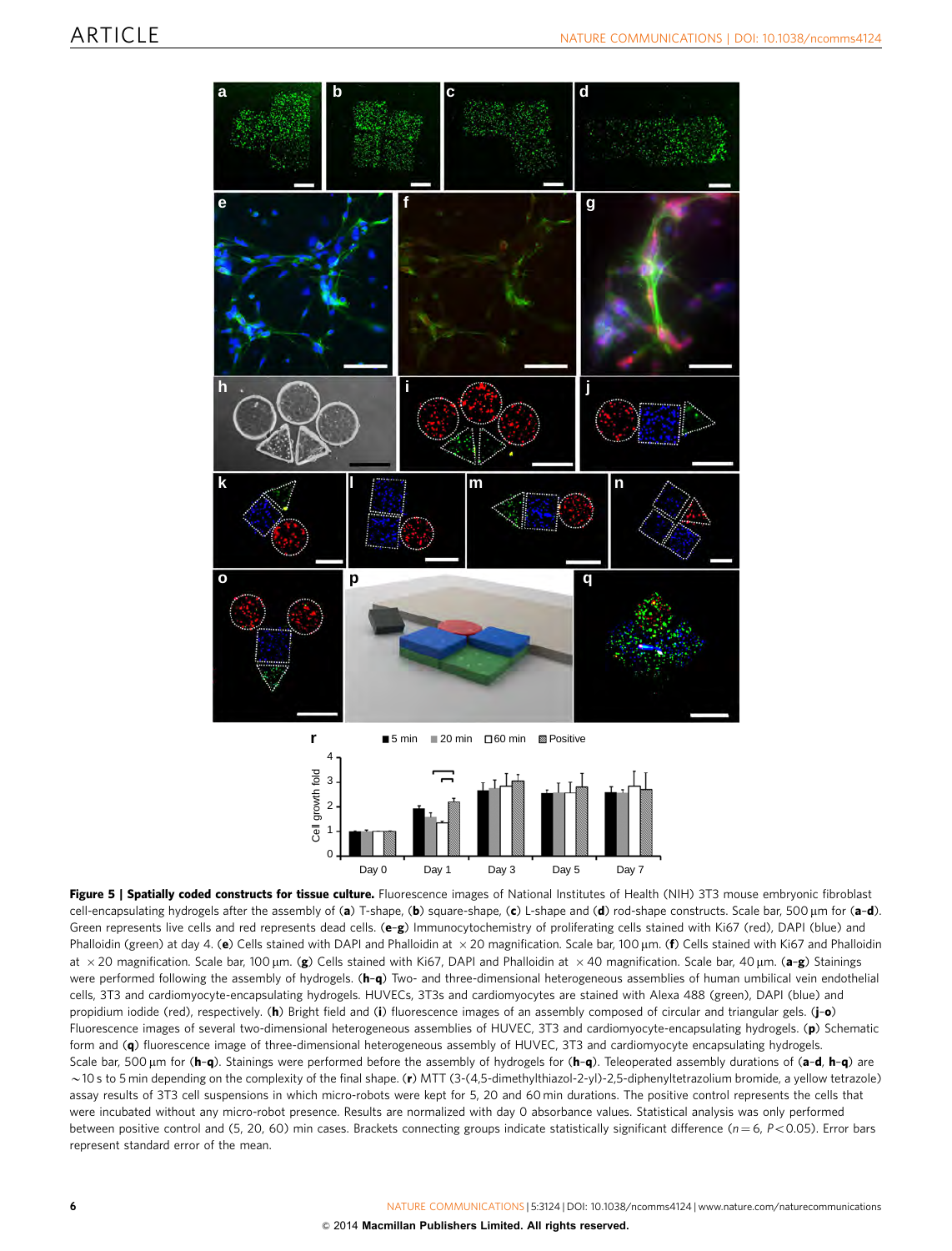3T3 fibroblasts and cardiomyocyte-encapsulating hydrogels ([Fig. 5h–q](#page-5-0)). HUVEC, 3T3 and cardiomyocyte cells were stained with Alexa 488 (green), DAPI (blue) and propidium iodide (red), respectively. Further, the cytocompatibility of the micro-robot is studied in [Fig. 5r](#page-5-0), where MTT assay results were taken for cell suspensions that were directly exposed to a micro-robot for 5, 20 and 60 min (see MTT assays section). Results show that cells proliferated over days (up to 7 days), and there is only statistically significant difference at day 1 among the control and other groups. These results demonstrate that the micro-robotic coding method is viable for biological constructs and can be used without causing long-term effects to the biological growth.

# **Discussion**

The current throughput of the teleoperated 3D micro-robotic assembly is limited by the use of a single robot. Such throughput is suitable as a scientific tool for the study of spatiotemporal effects of bioactive molecules, or microenvironmental changes on tissue growth or cellular processes $^{21}$  $^{21}$  $^{21}$ . For applications that require assembly operations of a larger volume, the assembly throughput could be improved by assembly automation and parallel actuation using a large number of micro-robots working as a team. In this direction, viable methods are reported to both automate assembly of micro-parts using visual feedback<sup>[22](#page-7-0)</sup> and control a team of magnetic micro-robots for addressable actuation towards parallel assembly $23-25$ .

In comparison with pick-and-place manipulation methods, the presented contact-based micromanipulation approach cannot grasp or lift the micro-components. However, with the correct system of ramps and plateaus, it is expected that a 3D assembly of up to five layers could be achieved using the presented method. The process to build multiple layers is limited by the support of lower gel layers and the ability of the micro-robot to push gels up to higher layers.

Blocks that encapsulate different cell lines can be coded onto microchips by the presented method to bioengineer microphysiological systems with broad applications. For instance, spatiotemporal manipulation of the microenvironment can be used to investigate numerous biological processes such as the effect of growth factors on various cell types. Such applications can be investigated by positioning growth-factor-encapsulating hydrogels in the vicinity of other cell-encapsulating hydrogels. The growth-factor-loaded gels can then be removed or repositioned to investigate spatiotemporal effects. In a previous study<sup>8</sup>, it was shown that placing a relatively large microgel next to a small one encapsulating a neuron resulted in selective axonal growth towards the larger gel. The presented robotic approach here can potentially perform dynamical changes in such neural microenvironments, which are not possible by photolithography or bioprinting. Therefore, the new capabilities allowing reconfigurability and reversibility of microcomponent placement can broadly enable researchers to study several transient biological problems in addition to bottom-up tissue engineering.

In summary, we have presented an untethered micro-robotic approach that provides temporal and spatial control to code micro- or millimeter-scale building blocks such as rigid copper bars, polystyrene beads, silicon chiplets and cell-encapsulating hydrogels into reconfigurable heterogeneous materials in 2D and 3D. We demonstrated that the manipulation method can be used with cell-encapsulating microgels without affecting cell viability and proliferation. Magnetic micro-robots could provide additional functionality as in situ tools, for example, by functionalizing with on-board cell-encapsulating hydrogels for toxicity detection. In addition, the coding and manipulation methodology developed here can find broad applications in areas such as regenerative medicine, microphysiological system engineering, pharmaceutical research, biological research and microscale manufacturing.

#### **Methods**

Fabrication of microgels. PEG precursor solution was prepared by dissolving (20%, wt/wt) Poly(ethylene glycol) dimethacrylate (PEGDMA; MW 1,000; Polysciences) in Dulbecco's phosphate-buffered saline (DPBS, GIBCO). GelMA precursor solution was prepared by dissolving (5%, wt/wt) GelMA foam-like powder in DPBS (GIBCO). Then, 2-hydroxy-1-(4-(hydroxyethoxy)phenyl)-2 methyl-1-propanone photoinitiator (1%, wt/wt, Irgacure 2959; CIBA Chemicals) was added to the prepolymer solution. In this study, we used photomasks with several geometries ([Fig. 2\)](#page-2-0). A 50 µl droplet of photocrosslinkable prepolymer solution was pipetted onto a glass slide covered by a cover slip and separated by spacers (cover slip  $25 \times 25$  mm<sup>2</sup>, thickness: 150 µm). The photomasks were placed on the cover slip between the UV light and prepolymer. Another  $25 \times 25$  mm<sup>2</sup> coverslide was placed onto the droplet. Microgels were fabricated by exposing the gel prepolymer solution to UV light (500 mW; at a height of 50 mm above the microgels) for 30 s, for polymerization to take place on the surface of the glass slide. Then, the photomask and glass cover slip were removed. Using a scalpel, the microgels were removed and left to soak in DPBS solution in a standard 60 mm Petri dish (Fisher Scientific).

**Fabrication of silicon chiplets.** Silicon chiplets  $(1 \text{ mm} \times 1 \text{ mm} \times 0.1 \text{ mm})$  were fabricated from 2-inch silicon wafers (University Wafer, MA) by automatic dicing saw (Model DAD321, Disco Corp., Tokyo, Japan).

Fabrication of PDMS building blocks. PDMS building blocks were fabricated using photolithography and rapid prototyping with minor modifications<sup>[26](#page-8-0)</sup> (Supplementary Fig. 2). Briefly, an SU-8 master mould with a thickness of 500  $\mu$ m was fabricated on a 4-inch silicon wafer using standard photolithography. Before use, the master mould was coated with a layer of Trichloro(1H,1H,2H,2Hperfluorooctyl)silane (Sigma) to ease the release of the PDMS structure. PDMS prepolymer was prepared by mixing PDMS precursor and curing agent in a ratio of 11:1. The PDMS mould was fabricated by curing the prepolymer on the master mould at 80 °C for 1 h. Before use, the PDMS mould was coated with a layer of Trichloro(1H,1H,2H,2H-perfluorooctyl)silane to ease the release of the PDMS blocks. PDMS prepolymer for the building blocks was prepared by mixing PDMS precursor and curing agent in a ratio of 9:1. Sudan Red G (Sigma) was mixed with the prepolymer with a final concentration of 0.5% (w/w) for visualization of the PDMS blocks. The prepolymer was poured on the PDMS mould, followed by removal of the excess prepolymer using a razor blade. The prepolymer was cured at 80 °C for 1 h in an oven. The final PDMS blocks were released by bending the PDMS mould. PDMS blocks were made hydrophilic by oxygen plasma treatment before coding experiments.

Experimental setup. The fabricated building blocks (for example, microgels, silicon chiplets, PDMS blocks) were suspended in DPBS solution in petri dishes. They were coded into various complex shapes with a system of eight electromagnets ([Fig. 1c\)](#page-1-0). Building units were directed towards a prespecified location one-by-one through direct pushing by a magnetic untethered micro-robot. Magnetic micro-robots are actuated by a set of independent electromagnetic coils, aligned pointing towards a common center point, with an open space of  $\sim$  10.4 cm. The coils are operated with an air or iron core, depending on the desired magnetic fields and gradients. The maximum fields produced by the system driven at maximum current (19 A each) are 8.3 mT using air cores and 24.4 mT using iron cores. Similarly, maximum field spatial gradients are  $0.34$  T m $^{-1}$  using air cores and  $1.02$  T m<sup>-1</sup> using iron cores. Fields and field gradients are linearly related to the coil currents, and are measured using a Hall effect sensor (Allegro A1321) with an error of about 0.1 mT. Control of the currents driving the electromagnetic coils is performed by a PC with data acquisition system at a control bandwidth of 20 kHz, and the coils are powered by linear electronic amplifiers (SyRen 25). Magnetic micro-robots can be controlled by the magnetic coils surrounding the workspace. The total magnetic torque T and force F that govern these interactions are:

$$
\mathbf{T} = \mathbf{M} \times \mathbf{B},\tag{1}
$$

$$
\mathbf{F} = (\mathbf{M} \cdot \nabla)\mathbf{B},\tag{2}
$$

for a micro-robot with magnetization M, where B is the total magnetic field from the coils. Micro-robot actuation is performed by a combination of magnetic forces that directly pull in the plane of the substrate, and magnetic torques that act to break the surface friction and adhesion with the surface. These torques are applied as a sawtooth wave at a frequency of 10–50 Hz and result in discrete micro-robot steps of about 10-300 µm depending on pulse magnitude and frequency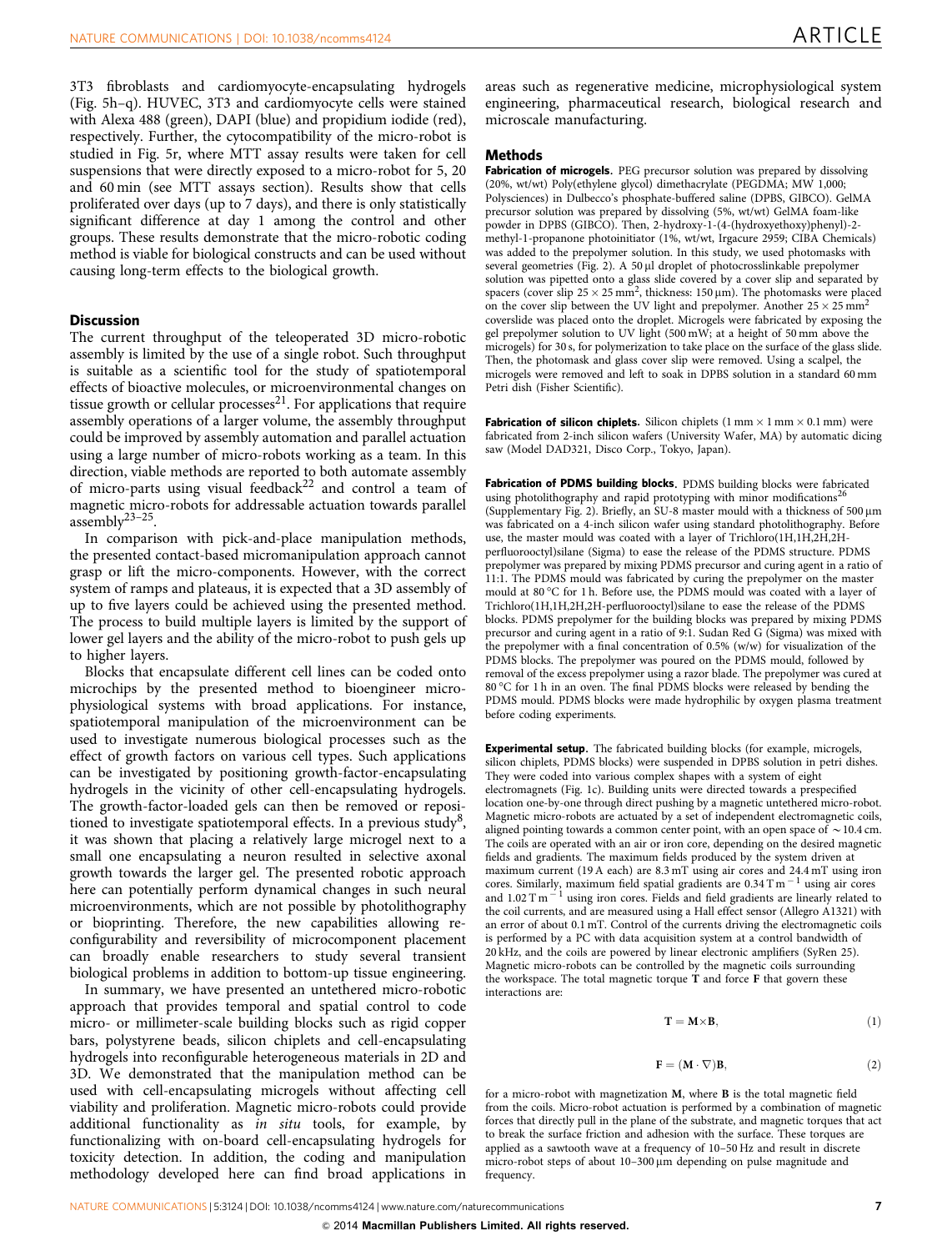<span id="page-7-0"></span>Fabrication of magnetic micro-robots. In this work, individual micro-robots were fabricated to be magnetically hard, retaining their internal magnetization in the absence of an externally applied magnetic field. Micro-robots were fabricated in a batch process using soft photolithography and moulding techniques<sup>27</sup>. Micro-robots were composed of NdFeB particles in a polyurethane (BJB Enterprise, ST-1087) matrix, with fabrication details given in [ref. 28.](#page-8-0) In short, soft rubber moulds were made from replica moulding of SU-8 features patterned using photolithography on a silicon substrate (Supplementary Fig. 2). Micro-robots were created from the mould by pouring the NdFeB–polyurethane slurry into the mould. Owing to the high magnetic coercivity of NdFeB (that is, fields over 600 mT are required to demagnetize NdFeB), these micro-robots were not subject to demagnetization from the relatively weak fields applied in this work. Nominal micro-robot volume magnetization M was about 50 kA m<sup>-1</sup> as measured in an alternating gradient force magnetometer (Princeton Measurements MicroMag 2900). The moulding process for all micro-robots was prone to variations in micro-robot geometry (up to about 10% from nominal), but the motion control method was not sensitive to small geometric changes.

Secondary crosslinking to stabilize the coded construct. The microgels were coded on the bottom surface of the reservoir and  $10 \mu l$  prepolymer solution was added to the final construct. The microgels were exposed to secondary UV crosslinking for 20 s to stabilize the shape of the structure.

Cell encapsulation. NIH 3T3 fibroblasts were cultured in Dulbecco's modified Eagle's medium (DMEM; Sigma-Aldrich) supplemented with 10% fetal bovine serum (FBS; GIBCO) in a 5%  $CO_2$ -humidified incubator at 37 °C. To collect and encapsulate cells, the cells were first trypsinized with 1% trypsin (GIBCO) and centrifuged at 1,000 r.p.m. for 5 min. The cells were suspended in 5% w/v GelMA dissolved in PBS (Gibco, Invitrogen) at a density of  $1\times10^7$  per ml, and mixed with 0.5% w/v of photoinitiator (Irgacure, Ciba). Cell-encapsulating microgels were then fabricated via photocrosslinking with 500 mW UV light for 20 s [\(Fig. 1a\)](#page-1-0). The cellencapsulating microgels were first washed with DPBS and then incubated with live/ dead dyes for 15 min. The live/dead dyes were prepared by diluting 2 ml of calcein AM, and 0.5 ml of ethidium homodimer-1 (Molecular Probes) in 1 ml of DPBS. Cells were labelled green with Calcein AM and labelled red with PKH26 red fluorescent cell linker. The fluorescent images were taken using an inverted fluorescent microscope (Nikon, TE2000). Immunocytochemistry images were taken after 4 days of culture at 37 °C, 5%  $CO<sub>2</sub>$  in humidified incubator.

Staining hydrogels. To increase visibility during video recording, hydrogels were stained with food dye (Procion Mx dye), which is composed of small molecules and has a minor interaction with the polymer. The dye demonstrated enough interaction to stay for a sufficiently long time in the hydrogel for the coding process and can be seen during the video recording.

Image recording and processing. The videos were recorded by a digital camera (Foculus F0134SB) connected to variable magnification microscope lenses, providing up to a 26 mm  $\times$  20 mm field of view from the top perspective. Cell viability was quantified by analysing the images using public domain NIH ImageJ program (developed at the U.S. National Institutes of Health and available at [http://rsb.](http://rsb.info.nih.gov/nih/image/) [info.nih.gov/nih/image/](http://rsb.info.nih.gov/nih/image/)). To calculate micro-robot velocity from video, a tracking algorithm based on a particle filter was used. This algorithm finds the most likely micro-robot position, and filters the position using a low-pass butterworth filter to reduce tracking noise.

Immunocytochemistry staining for UV crosslinked gels. Proliferating cells encapsulated into hydrogels were detected with Ki67 immunocytochemistry. Assembled 3T3 cell-encapsulating gels ([Fig. 5a–g](#page-5-0)) were fixed with 1% paraformaldehyde for 1 h at room temperature and washed. Gels were permeabilized with 0.3% Triton X-100 (Sigma), in 1% BSA (Sigma), for minimum 1 h at room temperature. Gels were stained with Ki67 (Ab16667, Abcam) overnight at 4 °C. After washing, gels were incubated with secondary antibody goat anti rabbit Alexa Fluor 564 (A11011, Invitrogen) for 2 h at room temperature. Actin cytoskeleton was stained with Phalloidin Alexa Fluor 488 (Invitrogen), and DAPI was used as nuclear counter staining. After washing, hydrogels were visualized under fluorescent microscope (Zeiss AXIO).

Fluorescence staining for heterogeneous assemblies. HUVEC, 3T3 fibroblast and chicken cardiomyocyte-encapsulating hydrogels were fixed with 1% paraformaldehyde for 1 h at room temperature and washed. Gels were permeabilized with 0.3% Triton X-100 (Sigma), in 1% BSA (Sigma) blocking solution, for minimum 1 h at room temperature. Cardiomyocytes were stained with ethidium homodimer-1 (Life Technologies). HUVECs were stained with Alexa Fluor 488 Phalloidin (Life Technologies). 3T3 fibroblasts were stained with DAPI (Life Technologies). After washing, hydrogels were imaged with fluorescent microscope (Zeiss AXIO). The stained cell-encapsulating gels were then assembled by the micro-robot with precision [\(Fig. 5h–q\)](#page-5-0).

MTT assays. NIH 3T3 cells were cultured in Dulbecco's modified Eagle's medium (DMEM) supplemented with 10% fetal bovine serum and 1% penicillin–streptomycin mixture in a humidified and  $5\%$  CO<sub>2</sub>-containing atmosphere at  $37^{\circ}$ C.

For MTT viability assay, cells were seeded in a 96-well plate with the density of  $10^5$  cells ml<sup>-1</sup> (in a total volume of 100 µl cell suspension per well). When the cells were attached after 4 h, one micro-robot was placed into each well. The cells were incubated for 5, 20 and 60 min at 37  $^{\circ}$ C. After incubations, micro-robots were removed and cell culture medium was aspirated from the wells for all samples. Then, fresh cell culture medium and MTT reagent (10% v/v) were added and incubated for 4 h. At the end of 4 h the resulting formazan was dissolved in  $100 \mu$ l MTT-solubilizing reagent SDS. Absorbance of the induced formazan dye was measured by BMG FLUOstar Galaxy-Multi-functional Microplate Reader on the next day. All determinations were carried out in six repeats for each sample and three independent experiments were carried out. MTT proliferation assays were performed 0, 1, 3, 5 and 7 days after the removal of micro-robots from cell suspensions. Cells without any micro-robot presence were used as control.

Statistical methods. Fluorescent intensity measurements obtained from MTT assay ( $n = 12-15$ ) were statistically compared using parametric one way analysis of variance (ANOVA) with Tukey's posthoc test for multiple comparisons. Statistical significance threshold was set at 0.05 ( $P<$  0.05).

#### **References**

- 1. Durmus, N. G., Tasoglu, S. & Demirci, U. Bioprinting: functional droplet networks. Nat. Mater. 12, 478–479 (2013).
- Villar, G., Graham, A. D. & Bayley, H. A tissue-like printed material. Science 340, 48–52 (2013).
- Lee, H., Kim, J., Kim, H. & Kwon, S. Colour-barcoded magnetic microparticles for multiplexed bioassays. Nat. Mater. 9, 745–749 (2010).
- 4. Kim, J. et al. Programming magnetic anisotropy in polymeric microactuators. Nat. Mater. 10, 747–752 (2011).
- 5. Sun, K. et al. 3D printing of interdigitated Li-ion microbattery architectures. Adv. Mater. 25, 4539–4543 (2013).
- 6. Mannoor, M. S. et al. 3D printed bionic ears. Nano. Lett. 13, 2634–2639 (2013).
- 7. Tasoglu, S. & Demirci, U. Bioprinting for stem cell research. Trends Biotechnol. 31, 10–19 (2013).
- 8. Gurkan, U. A. et al. Simple precision creation of digitally specified, spatially heterogeneous, engineered tissue architectures. Adv. Mater. 25, 1192–1198 (2013).
- 9. Gurkan, U. A., Tasoglu, S., Kavaz, D., Demirel, M. C. & Demirci, U. Emerging technologies for assembly of microscale hydrogels. Adv. Healthc. Mater. 1, 149–158 (2012).
- 10. Chung, S. E., Park, W., Shin, S., Lee, S. A. & Kwon, S. Guided and fluidic selfassembly of microstructures using railed microfluidic channels. Nat. Mater. 7, 581–587 (2008).
- 11. Chung, S. E., Jung, Y. & Kwon, S. Three-dimensional fluidic self-assembly by axis translation of two-dimensionally fabricated microcomponents in railed microfluidics. Small 7, 796–803 (2011).
- 12. Xu, F. et al. The assembly of cell-encapsulating microscale hydrogels using acoustic waves. Biomaterials 32, 7847–7855 (2011).
- 13. Xu, F. et al. Three-dimensional magnetic assembly of microscale hydrogels. Adv. Mater. 23, 4254–4260 (2011).
- 14. Tasoglu, S. et al. Paramagnetic levitational assembly of hydrogels. Adv. Mater. 25, 1137–1143 (2013).
- 15. Du, Y., Lo, E., Ali, S. & Khademhosseini, A. Directed assembly of cell-laden microgels for fabrication of 3D tissue constructs. Proc. Natl Acad. Sci. USA 105, 9522–9527 (2008).
- 16. Hu, W., Ishii, K. S., Fan, Q. & Ohta, A. T. Hydrogel microrobots actuated by optically generated vapour bubbles. Lab. Chip 12, 3821–3826 (2012).
- 17. Hu, W., Ishii, K. S. & Ohta, A. T. Micro-assembly using optically controlled bubble microrobots. Appl. Phys. Lett. 99, 094103 (2011).
- 18. Sakar, M. S. et al. Modeling, control and experimental characterization of microbiorobots. Int. J. Robot. Res. 30, 647–658 (2011).
- 19. Pawashe, C., Floyd, S. & Sitti, M. Modeling and experimental characterization of an untethered magnetic micro-robot. Int. J. Robot. Res. 28, 1077–1094 (2009).
- 20. Rizvi, I. et al. Flow induces a motile and aggressive phenotype in 3D ovarian cancer nodules via increased EMT, activated EGFR and decreased E-cadherin. Proc. Natl Acad. Sci. 110, 1974–1983 (2013).
- 21. Tasoglu, S., Gurkan, U. A., Wang, S. Q. & Demirci, U. Manipulating biological agents and cells in micro-scale volumes for applications in medicine. Chem. Soc. Rev. 42, 5788–5808 (2013).
- 22. Pawashe, C., Floyd, S., Diller, E. & Sitti, M. Two-dimensional autonomous microparticle manipulation strategies for magnetic microrobots in fluidic environments. IEEE Trans. Robot. 28, 467–477 (2012).
- 23. Diller, E., Miyashita, S. & Sitti, M. Remotely addressable magnetic composite micropumps. RSC Adv. 2, 3850–3856 (2012).